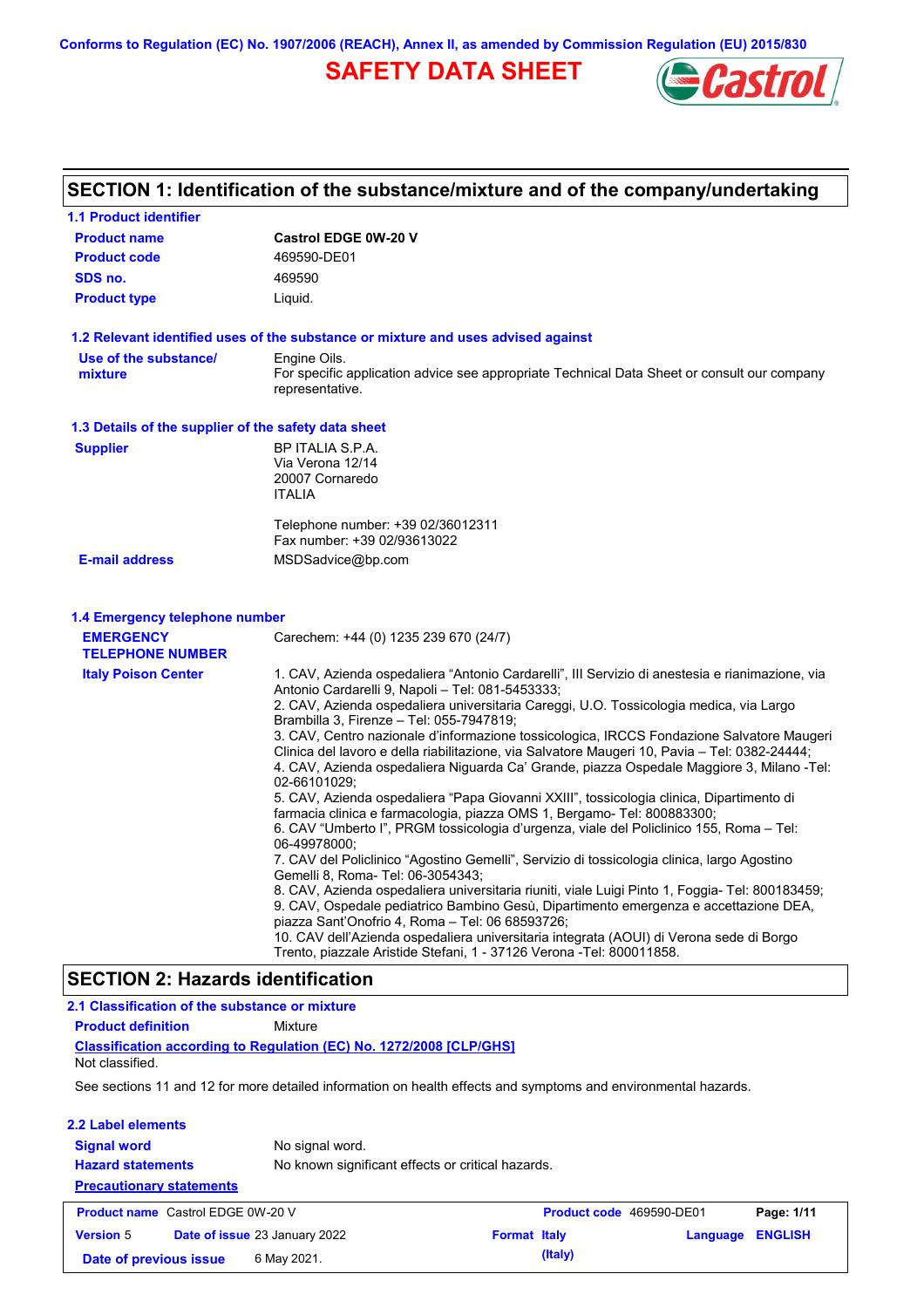### **Conforms to Regulation (EC) No. 1907/2006 (REACH), Annex II, as amended by Commission Regulation (EU) 2015/830**

## **SECTION 2: Hazards identification**

| <b>Prevention</b>                                                                                                                                        | Not applicable.                                                                                                                                                                                                                 |
|----------------------------------------------------------------------------------------------------------------------------------------------------------|---------------------------------------------------------------------------------------------------------------------------------------------------------------------------------------------------------------------------------|
| <b>Response</b>                                                                                                                                          | Not applicable.                                                                                                                                                                                                                 |
| <b>Storage</b>                                                                                                                                           | Not applicable.                                                                                                                                                                                                                 |
| <b>Disposal</b>                                                                                                                                          | Not applicable.                                                                                                                                                                                                                 |
| <b>Supplemental label</b><br>elements                                                                                                                    | Contains dihydro-3-(2-octadecenyl)furan-2,5-dione. May produce an allergic reaction. Safety<br>data sheet available on request.                                                                                                 |
| EU Regulation (EC) No. 1907/2006 (REACH)                                                                                                                 |                                                                                                                                                                                                                                 |
| <b>Annex XVII - Restrictions</b><br>on the manufacture.<br>placing on the market<br>and use of certain<br>dangerous substances,<br>mixtures and articles | Not applicable.                                                                                                                                                                                                                 |
| <b>Special packaging requirements</b>                                                                                                                    |                                                                                                                                                                                                                                 |
| <b>Containers to be fitted</b><br>with child-resistant<br>fastenings                                                                                     | Not applicable.                                                                                                                                                                                                                 |
| <b>Tactile warning of danger</b>                                                                                                                         | Not applicable.                                                                                                                                                                                                                 |
| 2.3 Other hazards                                                                                                                                        |                                                                                                                                                                                                                                 |
| <b>Results of PBT and vPvB</b><br>assessment                                                                                                             | Product does not meet the criteria for PBT or vPvB according to Regulation (EC) No. 1907/2006,<br>Annex XIII.                                                                                                                   |
| <b>Product meets the criteria</b><br>for PBT or vPvB according<br>to Regulation (EC) No.<br>1907/2006, Annex XIII                                        | This mixture does not contain any substances that are assessed to be a PBT or a vPvB.                                                                                                                                           |
| Other hazards which do<br>not result in classification                                                                                                   | Defatting to the skin.<br><b>USED ENGINE OILS</b><br>Used engine oil may contain hazardous components which have the potential to cause skin<br>cancer.<br>See Toxicological Information, section 11 of this Safety Data Sheet. |

## **SECTION 3: Composition/information on ingredients**

| <b>3.2 Mixtures</b>                                                                    |                                                                                        |             |                                               |             |
|----------------------------------------------------------------------------------------|----------------------------------------------------------------------------------------|-------------|-----------------------------------------------|-------------|
| <b>Product definition</b>                                                              | Mixture                                                                                |             |                                               |             |
| Mighly refined base oil (IP 346 DMSO extract < 3%). Proprietary performance additives. |                                                                                        |             |                                               |             |
| <b>Product/ingredient</b><br>name                                                      | <b>Identifiers</b>                                                                     | $\%$        | <b>Regulation (EC) No.</b><br>1272/2008 [CLP] | <b>Type</b> |
| Distillates (petroleum), hydrotreated<br>heavy paraffinic                              | REACH #: 01-2119484627-25<br>EC: $265-157-1$<br>CAS: 64742-54-7<br>Index: 649-467-00-8 | $≥50 - ≤75$ | Asp. Tox. 1, H304                             | $[1]$       |
| bis(nonylphenyl)amine                                                                  | REACH #: 01-2119488911-28<br>$EC: 253-249-4$<br>CAS: 36878-20-3                        | -≤3         | Aquatic Chronic 4, H413                       | $[1]$       |
| dihydro-3-(2-octadecenyl)furan-<br>2.5-dione                                           | REACH #: 01-2120120387-61<br>$EC: 266-561-0$<br>CAS: 67066-88-0                        | ≤0.3        | Skin Irrit. 2, H315<br>Skin Sens, 1B, H317    | $[1]$       |

**See Section 16 for the full text of the H statements declared above.**

### Type

[1] Substance classified with a health or environmental hazard

[2] Substance with a workplace exposure limit

[3] Substance meets the criteria for PBT according to Regulation (EC) No. 1907/2006, Annex XIII

[4] Substance meets the criteria for vPvB according to Regulation (EC) No. 1907/2006, Annex XIII

[5] Substance of equivalent concern

[6] Additional disclosure due to company policy

Occupational exposure limits, if available, are listed in Section 8.

| <b>Product name</b> Castrol EDGE 0W-20 V |  |                                      | Product code 469590-DE01 |         | Page: 2/11              |  |
|------------------------------------------|--|--------------------------------------|--------------------------|---------|-------------------------|--|
| <b>Version 5</b>                         |  | <b>Date of issue 23 January 2022</b> | <b>Format Italy</b>      |         | <b>Language ENGLISH</b> |  |
| Date of previous issue                   |  | 6 May 2021.                          |                          | (Italy) |                         |  |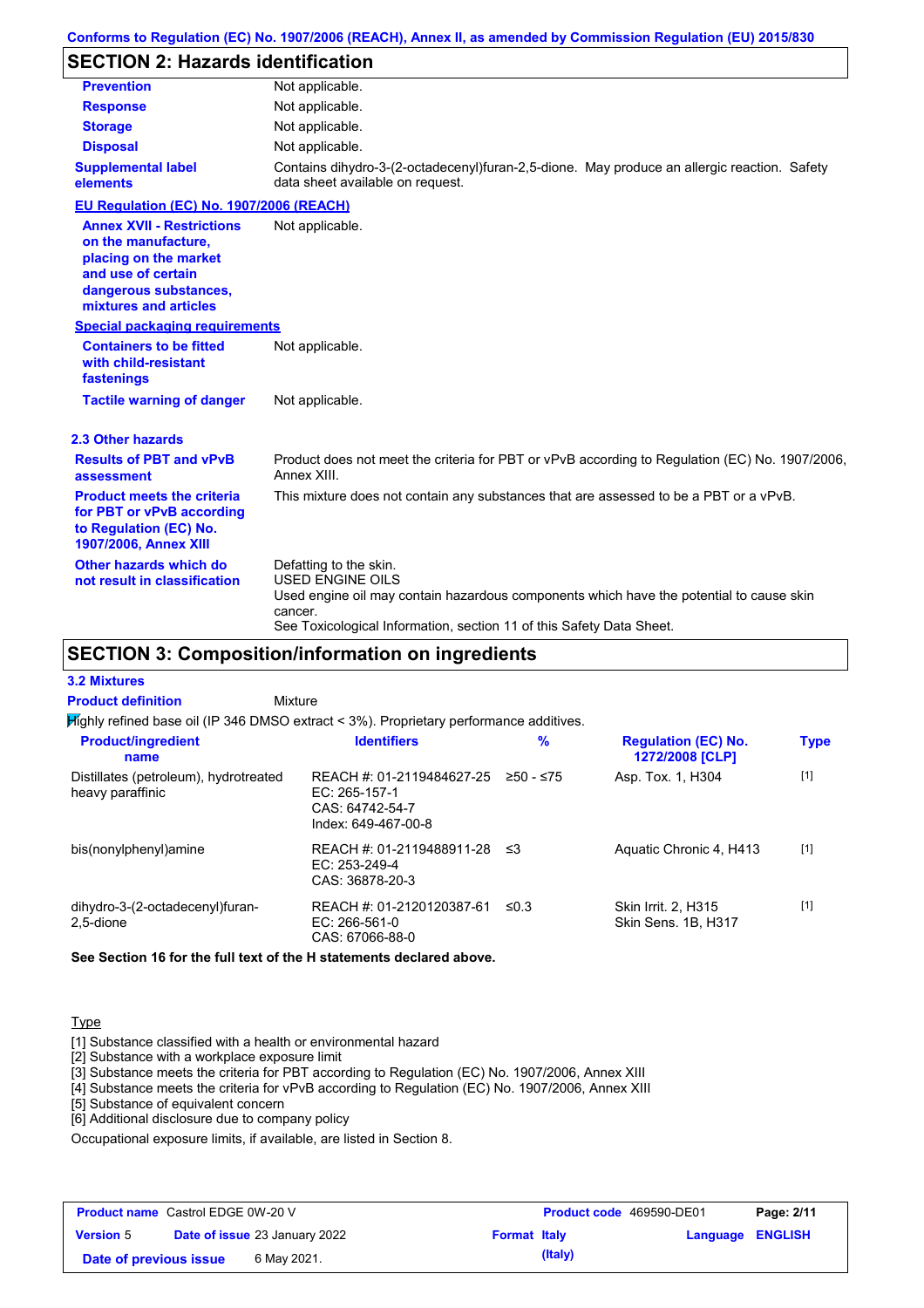### **SECTION 4: First aid measures**

| <b>4.1 Description of first aid measures</b> |                                                                                                                                                                                                                                                     |
|----------------------------------------------|-----------------------------------------------------------------------------------------------------------------------------------------------------------------------------------------------------------------------------------------------------|
| Eye contact                                  | In case of contact, immediately flush eyes with plenty of water for at least 15 minutes. Eyelids<br>should be held away from the eyeball to ensure thorough rinsing. Check for and remove any<br>contact lenses. Get medical attention.             |
| <b>Skin contact</b>                          | Wash skin thoroughly with soap and water or use recognised skin cleanser. Remove<br>contaminated clothing and shoes. Wash clothing before reuse. Clean shoes thoroughly before<br>reuse. Get medical attention if irritation develops.              |
| <b>Inhalation</b>                            | If inhaled, remove to fresh air. In case of inhalation of decomposition products in a fire,<br>symptoms may be delayed. The exposed person may need to be kept under medical<br>surveillance for 48 hours. Get medical attention if symptoms occur. |
| <b>Ingestion</b>                             | Do not induce vomiting unless directed to do so by medical personnel. Get medical attention if<br>symptoms occur.                                                                                                                                   |
| <b>Protection of first-aiders</b>            | No action shall be taken involving any personal risk or without suitable training.                                                                                                                                                                  |

### **4.2 Most important symptoms and effects, both acute and delayed**

See Section 11 for more detailed information on health effects and symptoms.

| <b>Potential acute health effects</b> |                                                                                                                     |
|---------------------------------------|---------------------------------------------------------------------------------------------------------------------|
| <b>Inhalation</b>                     | Exposure to decomposition products may cause a health hazard. Serious effects may be<br>delayed following exposure. |
| <b>Ingestion</b>                      | No known significant effects or critical hazards.                                                                   |
| <b>Skin contact</b>                   | Defatting to the skin. May cause skin dryness and irritation.                                                       |
| <b>Eye contact</b>                    | No known significant effects or critical hazards.                                                                   |
|                                       | Delayed and immediate effects as well as chronic effects from short and long-term exposure                          |
| <b>Inhalation</b>                     | Overexposure to the inhalation of airborne droplets or aerosols may cause irritation of the<br>respiratory tract.   |
| <b>Ingestion</b>                      | Ingestion of large quantities may cause nausea and diarrhoea.                                                       |
| <b>Skin contact</b>                   | Prolonged or repeated contact can defat the skin and lead to irritation and/or dermatitis.                          |
| Eye contact                           | Potential risk of transient stinging or redness if accidental eye contact occurs.                                   |
|                                       |                                                                                                                     |

#### **4.3 Indication of any immediate medical attention and special treatment needed**

**Notes to physician** Treatment should in general be symptomatic and directed to relieving any effects. In case of inhalation of decomposition products in a fire, symptoms may be delayed. The exposed person may need to be kept under medical surveillance for 48 hours.

# **SECTION 5: Firefighting measures**

| 5.1 Extinguishing media                                                                                                                                                                          |                                                                                                                                                                                                                                                                                                                                                                   |  |
|--------------------------------------------------------------------------------------------------------------------------------------------------------------------------------------------------|-------------------------------------------------------------------------------------------------------------------------------------------------------------------------------------------------------------------------------------------------------------------------------------------------------------------------------------------------------------------|--|
| <b>Suitable extinguishing</b><br>media                                                                                                                                                           | In case of fire, use foam, dry chemical or carbon dioxide extinguisher or spray.                                                                                                                                                                                                                                                                                  |  |
| <b>Unsuitable extinguishing</b><br>media                                                                                                                                                         | Do not use water jet. The use of a water jet may cause the fire to spread by splashing the<br>burning product.                                                                                                                                                                                                                                                    |  |
| 5.2 Special hazards arising from the substance or mixture                                                                                                                                        |                                                                                                                                                                                                                                                                                                                                                                   |  |
| <b>Hazards from the</b><br>substance or mixture                                                                                                                                                  | In a fire or if heated, a pressure increase will occur and the container may burst.                                                                                                                                                                                                                                                                               |  |
| Combustion products may include the following:<br><b>Hazardous combustion</b><br>carbon oxides $(CO, CO2)$ (carbon monoxide, carbon dioxide)<br>products<br>nitrogen oxides ( $NO$ , $NO2$ etc.) |                                                                                                                                                                                                                                                                                                                                                                   |  |
| 5.3 Advice for firefighters                                                                                                                                                                      |                                                                                                                                                                                                                                                                                                                                                                   |  |
| <b>Special precautions for</b><br>fire-fighters                                                                                                                                                  | No action shall be taken involving any personal risk or without suitable training. Promptly<br>isolate the scene by removing all persons from the vicinity of the incident if there is a fire.                                                                                                                                                                    |  |
| <b>Special protective</b><br>equipment for fire-fighters                                                                                                                                         | Fire-fighters should wear appropriate protective equipment and self-contained breathing<br>apparatus (SCBA) with a full face-piece operated in positive pressure mode. Clothing for fire-<br>fighters (including helmets, protective boots and gloves) conforming to European standard EN<br>469 will provide a basic level of protection for chemical incidents. |  |

| <b>Product name</b> Castrol EDGE 0W-20 V |  | <b>Product code</b> 469590-DE01      |                     | Page: 3/11 |                         |  |
|------------------------------------------|--|--------------------------------------|---------------------|------------|-------------------------|--|
| <b>Version 5</b>                         |  | <b>Date of issue 23 January 2022</b> | <b>Format Italy</b> |            | <b>Language ENGLISH</b> |  |
| Date of previous issue                   |  | 6 May 2021.                          |                     | (Italy)    |                         |  |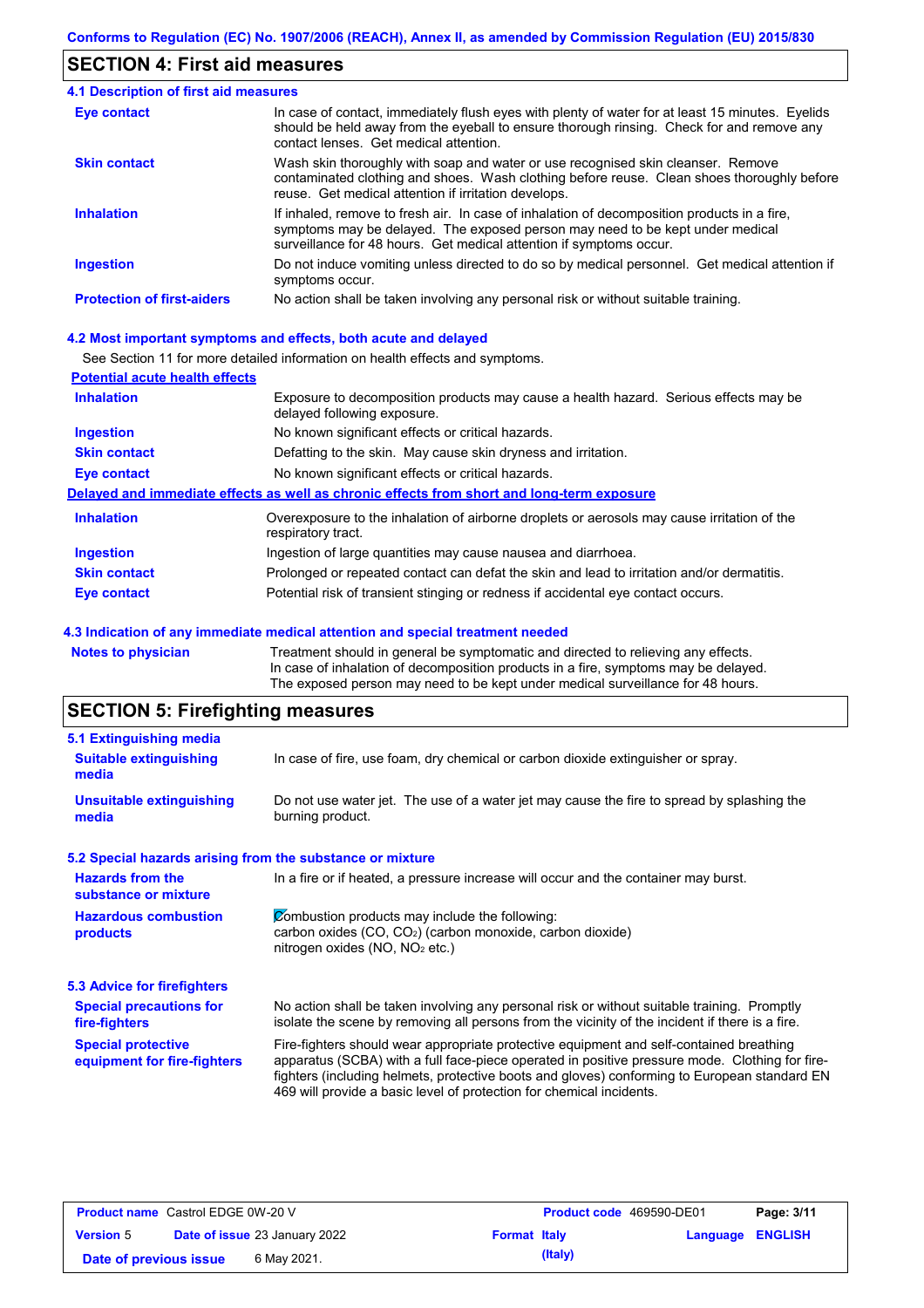### **SECTION 6: Accidental release measures**

| 6.1 Personal precautions, protective equipment and emergency procedures                                                                                                                                                                                                                                                                                                                        |
|------------------------------------------------------------------------------------------------------------------------------------------------------------------------------------------------------------------------------------------------------------------------------------------------------------------------------------------------------------------------------------------------|
| No action shall be taken involving any personal risk or without suitable training. Evacuate<br>surrounding areas. Keep unnecessary and unprotected personnel from entering. Do not touch<br>or walk through spilt material. Floors may be slippery; use care to avoid falling. Put on<br>appropriate personal protective equipment.                                                            |
| If specialised clothing is required to deal with the spillage, take note of any information in<br>Section 8 on suitable and unsuitable materials. See also the information in "For non-<br>emergency personnel".                                                                                                                                                                               |
| Avoid dispersal of spilt material and runoff and contact with soil, waterways, drains and sewers.<br>Inform the relevant authorities if the product has caused environmental pollution (sewers,<br>waterways, soil or air).                                                                                                                                                                    |
| 6.3 Methods and material for containment and cleaning up                                                                                                                                                                                                                                                                                                                                       |
| Stop leak if without risk. Move containers from spill area. Absorb with an inert material and<br>place in an appropriate waste disposal container. Dispose of via a licensed waste disposal<br>contractor.                                                                                                                                                                                     |
| Stop leak if without risk. Move containers from spill area. Prevent entry into sewers, water<br>courses, basements or confined areas. Contain and collect spillage with non-combustible,<br>absorbent material e.g. sand, earth, vermiculite or diatomaceous earth and place in container<br>for disposal according to local regulations. Dispose of via a licensed waste disposal contractor. |
| See Section 1 for emergency contact information.                                                                                                                                                                                                                                                                                                                                               |
| See Section 5 for firefighting measures.                                                                                                                                                                                                                                                                                                                                                       |
| See Section 8 for information on appropriate personal protective equipment.                                                                                                                                                                                                                                                                                                                    |
| See Section 12 for environmental precautions.<br>See Section 13 for additional waste treatment information.                                                                                                                                                                                                                                                                                    |
|                                                                                                                                                                                                                                                                                                                                                                                                |

### **SECTION 7: Handling and storage**

| 7.1 Precautions for safe handling                                                    |                                                                                                                                                                                                                                                                                                                                                                                                                                                                                          |  |  |  |  |
|--------------------------------------------------------------------------------------|------------------------------------------------------------------------------------------------------------------------------------------------------------------------------------------------------------------------------------------------------------------------------------------------------------------------------------------------------------------------------------------------------------------------------------------------------------------------------------------|--|--|--|--|
| <b>Protective measures</b>                                                           | Put on appropriate personal protective equipment.                                                                                                                                                                                                                                                                                                                                                                                                                                        |  |  |  |  |
| <b>Advice on general</b><br>occupational hygiene                                     | Eating, drinking and smoking should be prohibited in areas where this material is handled,<br>stored and processed. Wash thoroughly after handling. Remove contaminated clothing and<br>protective equipment before entering eating areas. See also Section 8 for additional<br>information on hygiene measures.                                                                                                                                                                         |  |  |  |  |
| <b>7.2 Conditions for safe</b><br>storage, including any<br><i>incompatibilities</i> | Store in accordance with local regulations. Store in a dry, cool and well-ventilated area, away<br>from incompatible materials (see Section 10). Keep away from heat and direct sunlight. Keep<br>container tightly closed and sealed until ready for use. Containers that have been opened must<br>be carefully resealed and kept upright to prevent leakage. Store and use only in equipment/<br>containers designed for use with this product. Do not store in unlabelled containers. |  |  |  |  |
| <b>Not suitable</b>                                                                  | Prolonged exposure to elevated temperature                                                                                                                                                                                                                                                                                                                                                                                                                                               |  |  |  |  |
| 7.3 Specific end use(s)                                                              |                                                                                                                                                                                                                                                                                                                                                                                                                                                                                          |  |  |  |  |
| <b>Recommendations</b>                                                               | See section 1.2 and Exposure scenarios in annex, if applicable.                                                                                                                                                                                                                                                                                                                                                                                                                          |  |  |  |  |
|                                                                                      | <b>SECTION 8: Exposure controls/personal protection</b>                                                                                                                                                                                                                                                                                                                                                                                                                                  |  |  |  |  |
| <b>8.1 Control parameters</b>                                                        |                                                                                                                                                                                                                                                                                                                                                                                                                                                                                          |  |  |  |  |
|                                                                                      | <b>Occupational exposure limits</b><br>No exposure limit value known.                                                                                                                                                                                                                                                                                                                                                                                                                    |  |  |  |  |
|                                                                                      |                                                                                                                                                                                                                                                                                                                                                                                                                                                                                          |  |  |  |  |

Whilst specific OELs for certain components may be shown in this section, other components may be present in any mist, vapour or dust produced. Therefore, the specific OELs may not be applicable to the product as a whole and are provided for guidance only.

**Recommended monitoring procedures** If this product contains ingredients with exposure limits, personal, workplace atmosphere or biological monitoring may be required to determine the effectiveness of the ventilation or other control measures and/or the necessity to use respiratory protective equipment. Reference should be made to monitoring standards, such as the following: European Standard EN 689 (Workplace atmospheres - Guidance for the assessment of exposure by inhalation to chemical agents for comparison with limit values and measurement strategy) European Standard EN 14042 (Workplace atmospheres - Guide for the application and use of procedures for the assessment of exposure to chemical and biological agents) European Standard EN 482 (Workplace atmospheres - General requirements for the performance of procedures for the measurement of chemical agents) Reference to national guidance documents for methods for the determination of hazardous substances will also be required.

### **Derived No Effect Level**

| <b>Product name</b> Castrol EDGE 0W-20 V |  | <b>Product code</b> 469590-DE01      |                     | Page: 4/11 |                  |  |
|------------------------------------------|--|--------------------------------------|---------------------|------------|------------------|--|
| <b>Version 5</b>                         |  | <b>Date of issue 23 January 2022</b> | <b>Format Italy</b> |            | Language ENGLISH |  |
| Date of previous issue                   |  | 6 May 2021.                          |                     | (Italy)    |                  |  |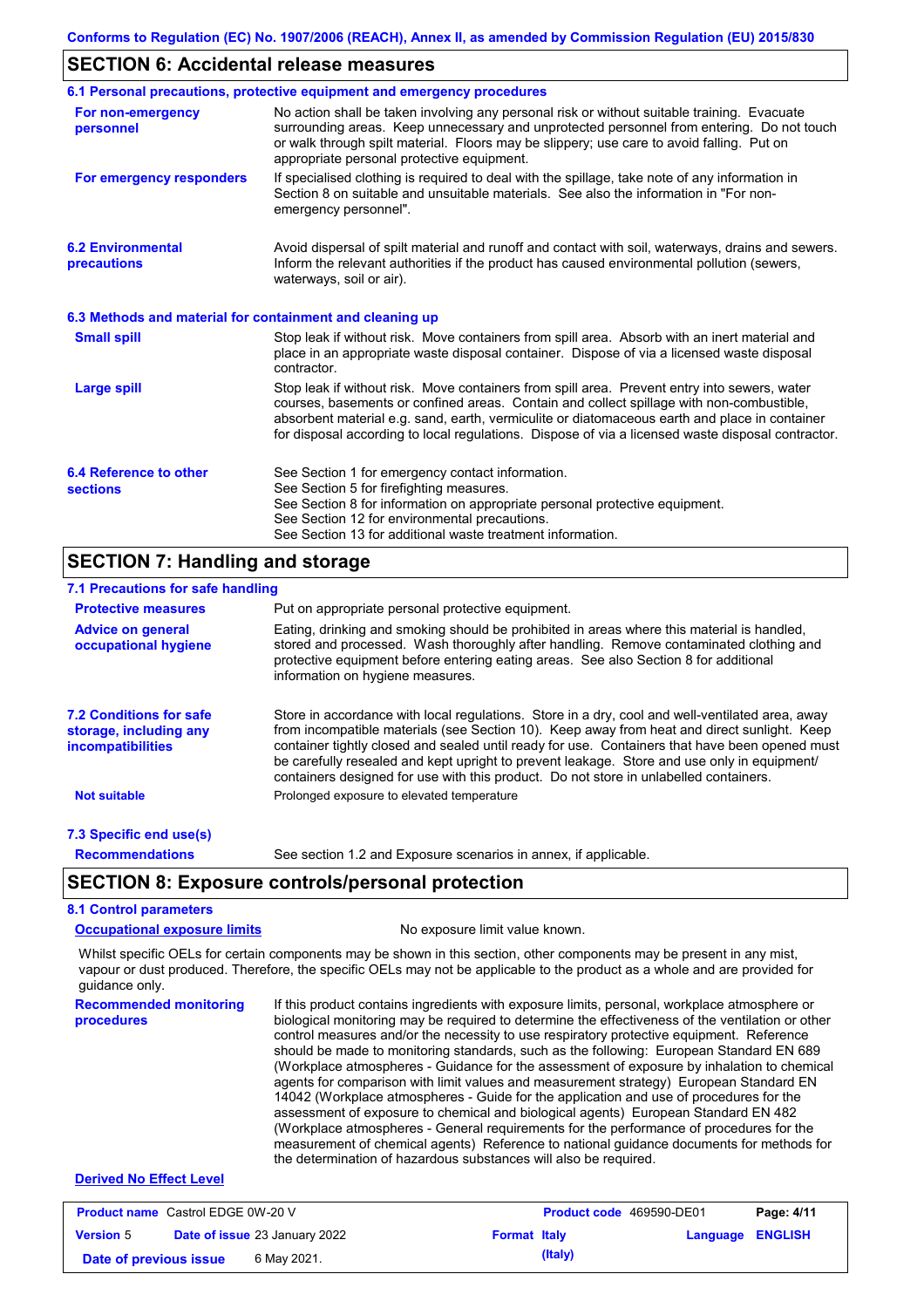# **SECTION 8: Exposure controls/personal protection**

No DNELs/DMELs available.

### **Predicted No Effect Concentration**

No PNECs available

| <b>8.2 Exposure controls</b>                      |                                                                                                                                                                                                                                                                                                                                                                                                                                                                                                                                                                                                                                                                                                                                                                                                                                                                                                                                                                                                         |
|---------------------------------------------------|---------------------------------------------------------------------------------------------------------------------------------------------------------------------------------------------------------------------------------------------------------------------------------------------------------------------------------------------------------------------------------------------------------------------------------------------------------------------------------------------------------------------------------------------------------------------------------------------------------------------------------------------------------------------------------------------------------------------------------------------------------------------------------------------------------------------------------------------------------------------------------------------------------------------------------------------------------------------------------------------------------|
| <b>Appropriate engineering</b><br><b>controls</b> | Provide exhaust ventilation or other engineering controls to keep the relevant airborne<br>concentrations below their respective occupational exposure limits.<br>All activities involving chemicals should be assessed for their risks to health, to ensure<br>exposures are adequately controlled. Personal protective equipment should only be considered<br>after other forms of control measures (e.g. engineering controls) have been suitably evaluated.<br>Personal protective equipment should conform to appropriate standards, be suitable for use, be<br>kept in good condition and properly maintained.<br>Your supplier of personal protective equipment should be consulted for advice on selection and<br>appropriate standards. For further information contact your national organisation for standards.<br>The final choice of protective equipment will depend upon a risk assessment. It is important to<br>ensure that all items of personal protective equipment are compatible. |
| <b>Individual protection measures</b>             |                                                                                                                                                                                                                                                                                                                                                                                                                                                                                                                                                                                                                                                                                                                                                                                                                                                                                                                                                                                                         |
| <b>Hygiene measures</b>                           | Wash hands, forearms and face thoroughly after handling chemical products, before eating,<br>smoking and using the lavatory and at the end of the working period. Ensure that eyewash<br>stations and safety showers are close to the workstation location.                                                                                                                                                                                                                                                                                                                                                                                                                                                                                                                                                                                                                                                                                                                                             |
| <b>Respiratory protection</b>                     | In case of insufficient ventilation, wear suitable respiratory equipment.<br>The correct choice of respiratory protection depends upon the chemicals being handled, the<br>conditions of work and use, and the condition of the respiratory equipment. Safety procedures<br>should be developed for each intended application. Respiratory protection equipment should<br>therefore be chosen in consultation with the supplier/manufacturer and with a full assessment<br>of the working conditions.                                                                                                                                                                                                                                                                                                                                                                                                                                                                                                   |
| <b>Eye/face protection</b>                        | Safety glasses with side shields.                                                                                                                                                                                                                                                                                                                                                                                                                                                                                                                                                                                                                                                                                                                                                                                                                                                                                                                                                                       |
| <b>Skin protection</b>                            |                                                                                                                                                                                                                                                                                                                                                                                                                                                                                                                                                                                                                                                                                                                                                                                                                                                                                                                                                                                                         |
| <b>Hand protection</b>                            | <b>General Information:</b>                                                                                                                                                                                                                                                                                                                                                                                                                                                                                                                                                                                                                                                                                                                                                                                                                                                                                                                                                                             |
|                                                   | Because specific work environments and material handling practices vary, safety procedures<br>should be developed for each intended application. The correct choice of protective gloves<br>depends upon the chemicals being handled, and the conditions of work and use. Most gloves<br>provide protection for only a limited time before they must be discarded and replaced (even the<br>best chemically resistant gloves will break down after repeated chemical exposures).                                                                                                                                                                                                                                                                                                                                                                                                                                                                                                                        |
|                                                   | Gloves should be chosen in consultation with the supplier / manufacturer and taking account of<br>a full assessment of the working conditions.                                                                                                                                                                                                                                                                                                                                                                                                                                                                                                                                                                                                                                                                                                                                                                                                                                                          |
|                                                   | Recommended: Nitrile gloves.<br><b>Breakthrough time:</b>                                                                                                                                                                                                                                                                                                                                                                                                                                                                                                                                                                                                                                                                                                                                                                                                                                                                                                                                               |
|                                                   | Breakthrough time data are generated by glove manufacturers under laboratory test conditions<br>and represent how long a glove can be expected to provide effective permeation resistance. It<br>is important when following breakthrough time recommendations that actual workplace<br>conditions are taken into account. Always consult with your glove supplier for up-to-date<br>technical information on breakthrough times for the recommended glove type.<br>Our recommendations on the selection of gloves are as follows:                                                                                                                                                                                                                                                                                                                                                                                                                                                                      |
|                                                   | Continuous contact:                                                                                                                                                                                                                                                                                                                                                                                                                                                                                                                                                                                                                                                                                                                                                                                                                                                                                                                                                                                     |
|                                                   | Gloves with a minimum breakthrough time of 240 minutes, or >480 minutes if suitable gloves<br>can be obtained.<br>If suitable gloves are not available to offer that level of protection, gloves with shorter<br>breakthrough times may be acceptable as long as appropriate glove maintenance and<br>replacement regimes are determined and adhered to.                                                                                                                                                                                                                                                                                                                                                                                                                                                                                                                                                                                                                                                |
|                                                   | Short-term / splash protection:                                                                                                                                                                                                                                                                                                                                                                                                                                                                                                                                                                                                                                                                                                                                                                                                                                                                                                                                                                         |
|                                                   | Recommended breakthrough times as above.<br>It is recognised that for short-term, transient exposures, gloves with shorter breakthrough times<br>may commonly be used. Therefore, appropriate maintenance and replacement regimes must<br>be determined and rigorously followed.                                                                                                                                                                                                                                                                                                                                                                                                                                                                                                                                                                                                                                                                                                                        |
|                                                   | <b>Glove Thickness:</b>                                                                                                                                                                                                                                                                                                                                                                                                                                                                                                                                                                                                                                                                                                                                                                                                                                                                                                                                                                                 |
|                                                   | For general applications, we recommend gloves with a thickness typically greater than 0.35 mm.                                                                                                                                                                                                                                                                                                                                                                                                                                                                                                                                                                                                                                                                                                                                                                                                                                                                                                          |

| <b>Product name</b> Castrol EDGE 0W-20 V |  | <b>Product code</b> 469590-DE01      |                     | Page: 5/11 |                         |  |
|------------------------------------------|--|--------------------------------------|---------------------|------------|-------------------------|--|
| <b>Version 5</b>                         |  | <b>Date of issue 23 January 2022</b> | <b>Format Italy</b> |            | <b>Language ENGLISH</b> |  |
| Date of previous issue                   |  | 6 May 2021.                          |                     | (Italy)    |                         |  |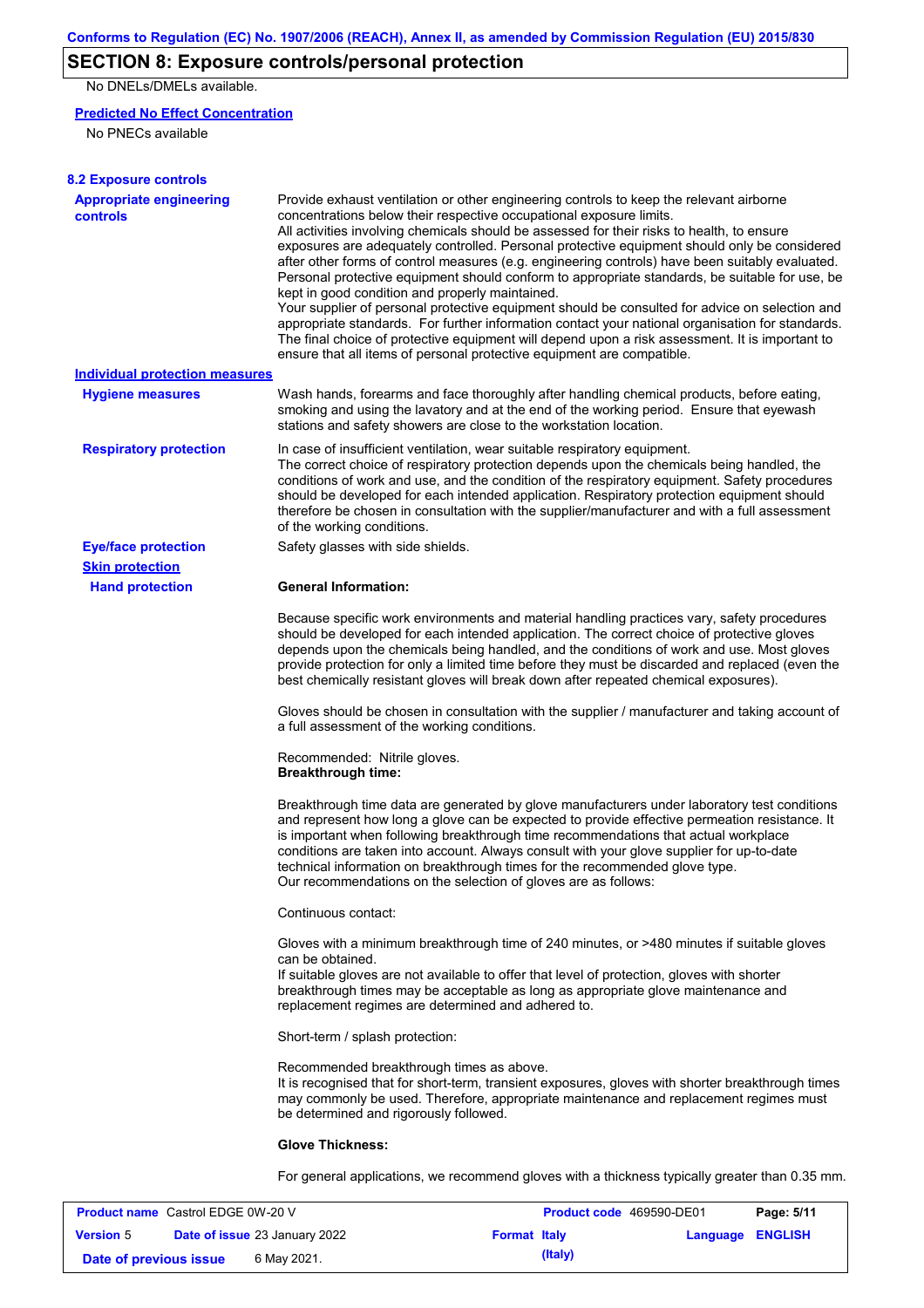# **SECTION 8: Exposure controls/personal protection**

|                                           | It should be emphasised that glove thickness is not necessarily a good predictor of glove<br>resistance to a specific chemical, as the permeation efficiency of the glove will be dependent<br>on the exact composition of the glove material. Therefore, glove selection should also be based<br>on consideration of the task requirements and knowledge of breakthrough times.<br>Glove thickness may also vary depending on the glove manufacturer, the glove type and the<br>glove model. Therefore, the manufacturers' technical data should always be taken into account<br>to ensure selection of the most appropriate glove for the task.                                     |
|-------------------------------------------|---------------------------------------------------------------------------------------------------------------------------------------------------------------------------------------------------------------------------------------------------------------------------------------------------------------------------------------------------------------------------------------------------------------------------------------------------------------------------------------------------------------------------------------------------------------------------------------------------------------------------------------------------------------------------------------|
|                                           | Note: Depending on the activity being conducted, gloves of varying thickness may be required<br>for specific tasks. For example:                                                                                                                                                                                                                                                                                                                                                                                                                                                                                                                                                      |
|                                           | • Thinner gloves (down to 0.1 mm or less) may be required where a high degree of manual<br>dexterity is needed. However, these gloves are only likely to give short duration protection and<br>would normally be just for single use applications, then disposed of.                                                                                                                                                                                                                                                                                                                                                                                                                  |
|                                           | • Thicker gloves (up to 3 mm or more) may be required where there is a mechanical (as well<br>as a chemical) risk i.e. where there is abrasion or puncture potential.                                                                                                                                                                                                                                                                                                                                                                                                                                                                                                                 |
| <b>Skin and body</b>                      | Use of protective clothing is good industrial practice.<br>Personal protective equipment for the body should be selected based on the task being<br>performed and the risks involved and should be approved by a specialist before handling this<br>product.<br>Cotton or polyester/cotton overalls will only provide protection against light superficial<br>contamination that will not soak through to the skin. Overalls should be laundered on a regular<br>basis. When the risk of skin exposure is high (e.g. when cleaning up spillages or if there is a<br>risk of splashing) then chemical resistant aprons and/or impervious chemical suits and boots<br>will be required. |
| <b>Refer to standards:</b>                | Respiratory protection: EN 529<br>Gloves: EN 420, EN 374<br>Eye protection: EN 166<br>Filtering half-mask: EN 149<br>Filtering half-mask with valve: EN 405<br>Half-mask: EN 140 plus filter<br>Full-face mask: EN 136 plus filter<br>Particulate filters: EN 143<br>Gas/combined filters: EN 14387                                                                                                                                                                                                                                                                                                                                                                                   |
| <b>Environmental exposure</b><br>controls | Emissions from ventilation or work process equipment should be checked to ensure they<br>comply with the requirements of environmental protection legislation. In some cases, fume<br>scrubbers, filters or engineering modifications to the process equipment will be necessary to<br>reduce emissions to acceptable levels.                                                                                                                                                                                                                                                                                                                                                         |

### **SECTION 9: Physical and chemical properties**

The conditions of measurement of all properties are at standard temperature and pressure unless otherwise indicated.

### **9.1 Information on basic physical and chemical properties**

| <b>Appearance</b>                                      |                                              |
|--------------------------------------------------------|----------------------------------------------|
| <b>Physical state</b>                                  | Liquid.                                      |
| <b>Colour</b>                                          | Amber.                                       |
| <b>Odour</b>                                           | Not available.                               |
| <b>Odour threshold</b>                                 | Not available.                               |
| рH                                                     | Not applicable.                              |
| <b>Melting point/freezing point</b>                    | Not available.                               |
| Initial boiling point and boiling                      | Not available.                               |
| range                                                  |                                              |
| <b>Pour point</b>                                      | -45 $^{\circ}$ C                             |
| <b>Flash point</b>                                     | Closed cup: >185°C (>365°F) [Pensky-Martens] |
| <b>Evaporation rate</b>                                | Not available.                               |
| <b>Flammability (solid, gas)</b>                       | Not available.                               |
| <b>Upper/lower flammability or</b><br>explosive limits | Not available.                               |
| <b>Vapour pressure</b>                                 | Not available.                               |

| <b>Product name</b> Castrol EDGE 0W-20 V |  | <b>Product code</b> 469590-DE01      |                     | Page: 6/11 |                         |  |
|------------------------------------------|--|--------------------------------------|---------------------|------------|-------------------------|--|
| <b>Version 5</b>                         |  | <b>Date of issue 23 January 2022</b> | <b>Format Italy</b> |            | <b>Language ENGLISH</b> |  |
| Date of previous issue                   |  | 6 May 2021.                          |                     | (Italy)    |                         |  |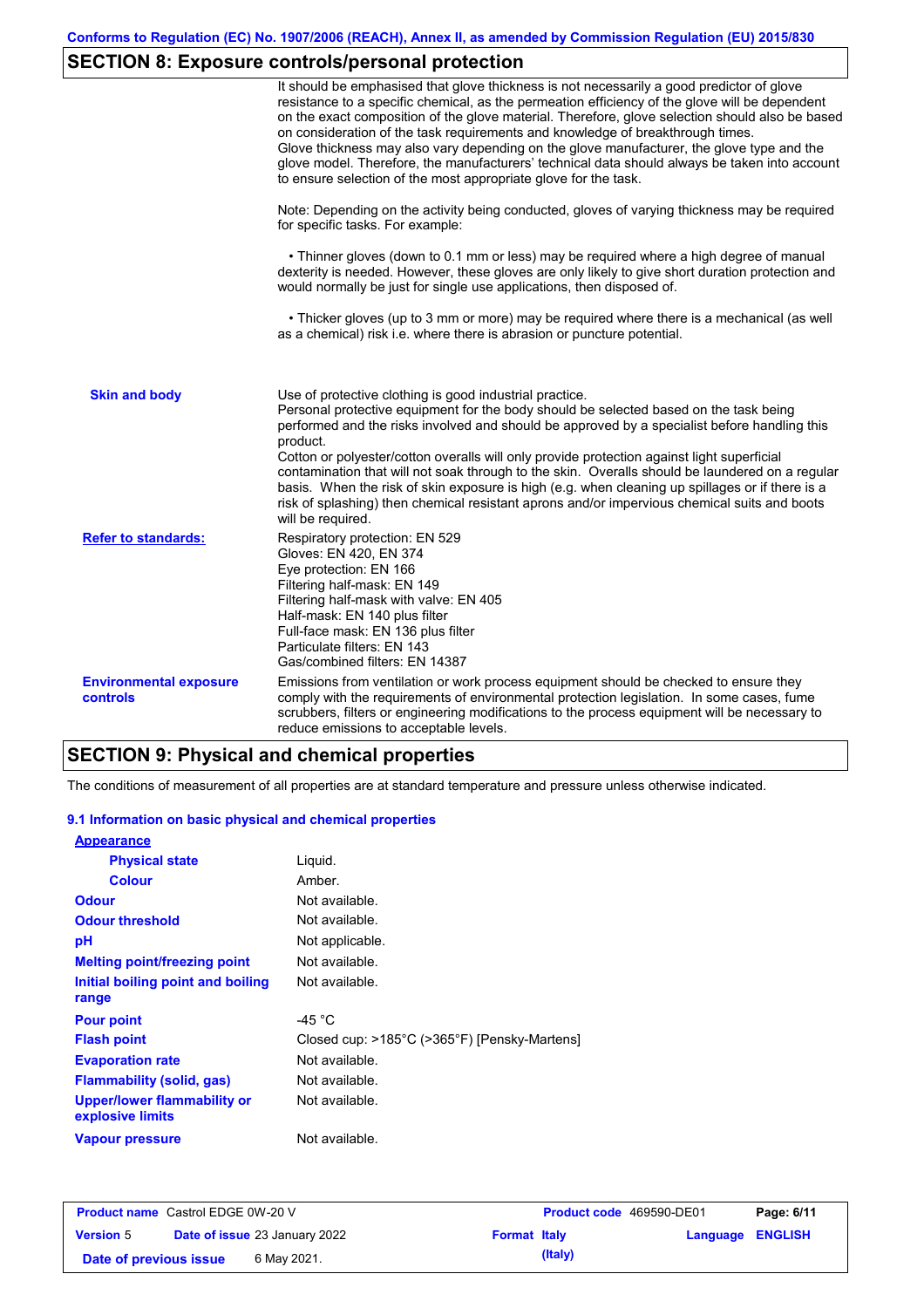# **SECTION 9: Physical and chemical properties**

|                                                   |                                                                                                                                                  | Vapour Pressure at 20°C |          |                    | Vapour pressure at 50°C |                |               |
|---------------------------------------------------|--------------------------------------------------------------------------------------------------------------------------------------------------|-------------------------|----------|--------------------|-------------------------|----------------|---------------|
|                                                   | <b>Ingredient name</b>                                                                                                                           | mm Hg kPa               |          | <b>Method</b>      | <sub>mm</sub><br>Hq     | kPa            | <b>Method</b> |
|                                                   | Distillates (petroleum),<br>hydrotreated heavy<br>paraffinic                                                                                     | < 0.08                  | < 0.011  | <b>ASTM D 5191</b> |                         |                |               |
|                                                   | Distillates (petroleum),<br>hydrotreated heavy<br>paraffinic                                                                                     | < 0.08                  | < 0.011  | <b>ASTM D 5191</b> |                         |                |               |
|                                                   | Distillates (petroleum),<br>solvent-dewaxed<br>heavy paraffinic                                                                                  | < 0.08                  | < 0.011  | <b>ASTM D 5191</b> |                         |                |               |
|                                                   | bis(nonylphenyl)amine                                                                                                                            | < 0.01                  | < 0.0013 | EU A.4             | 0                       | 0              | EU A.4        |
| <b>Vapour density</b>                             | Not available.                                                                                                                                   |                         |          |                    |                         |                |               |
| <b>Relative density</b>                           | Not available.                                                                                                                                   |                         |          |                    |                         |                |               |
| <b>Density</b>                                    | <1000 kg/m <sup>3</sup> (<1 g/cm <sup>3</sup> ) at 15 <sup>°</sup> C                                                                             |                         |          |                    |                         |                |               |
| <b>Solubility(ies)</b>                            | insoluble in water.                                                                                                                              |                         |          |                    |                         |                |               |
| <b>Partition coefficient: n-octanol/</b><br>water | Not applicable.                                                                                                                                  |                         |          |                    |                         |                |               |
| <b>Auto-ignition temperature</b>                  | <b>Ingredient name</b>                                                                                                                           |                         | °C       | $^{\circ}$ F       |                         | <b>Method</b>  |               |
|                                                   | bis(nonylphenyl)amine                                                                                                                            |                         | 440      | 824                |                         | <b>EU A.15</b> |               |
| <b>Decomposition temperature</b>                  | Not available.                                                                                                                                   |                         |          |                    |                         |                |               |
| <b>Viscosity</b>                                  | Kinematic: 47.4 mm <sup>2</sup> /s (47.4 cSt) at 40 $\degree$ C<br>Kinematic: 8.9 to 9.3 mm <sup>2</sup> /s (8.9 to 9.3 cSt) at 100 $^{\circ}$ C |                         |          |                    |                         |                |               |
| <b>Explosive properties</b>                       | Not available.                                                                                                                                   |                         |          |                    |                         |                |               |
| <b>Oxidising properties</b>                       | Not available.                                                                                                                                   |                         |          |                    |                         |                |               |
| <b>Particle characteristics</b>                   |                                                                                                                                                  |                         |          |                    |                         |                |               |
| <b>Median particle size</b>                       | Mot applicable.                                                                                                                                  |                         |          |                    |                         |                |               |
| 9.2 Other information                             |                                                                                                                                                  |                         |          |                    |                         |                |               |
| No additional information.                        |                                                                                                                                                  |                         |          |                    |                         |                |               |
|                                                   |                                                                                                                                                  |                         |          |                    |                         |                |               |
| <b>SECTION 10: Stability and reactivity</b>       |                                                                                                                                                  |                         |          |                    |                         |                |               |

| <b>10.1 Reactivity</b>                          | No specific test data available for this product. Refer to Conditions to avoid and Incompatible<br>materials for additional information.                                |
|-------------------------------------------------|-------------------------------------------------------------------------------------------------------------------------------------------------------------------------|
| <b>10.2 Chemical stability</b>                  | The product is stable.                                                                                                                                                  |
| 10.3 Possibility of<br>hazardous reactions      | Under normal conditions of storage and use, hazardous reactions will not occur.<br>Under normal conditions of storage and use, hazardous polymerisation will not occur. |
| <b>10.4 Conditions to avoid</b>                 | Avoid all possible sources of ignition (spark or flame).                                                                                                                |
| 10.5 Incompatible materials                     | Reactive or incompatible with the following materials: oxidising materials.                                                                                             |
| <b>10.6 Hazardous</b><br>decomposition products | Under normal conditions of storage and use, hazardous decomposition products should not be<br>produced.                                                                 |

# **SECTION 11: Toxicological information**

| 11.1 Information on toxicological effects<br><b>Acute toxicity estimates</b><br>Not available. |                                                                                                                     |                     |                          |          |                |
|------------------------------------------------------------------------------------------------|---------------------------------------------------------------------------------------------------------------------|---------------------|--------------------------|----------|----------------|
| <b>Information on likely</b><br>routes of exposure                                             | Routes of entry anticipated: Dermal, Inhalation.                                                                    |                     |                          |          |                |
| <b>Potential acute health effects</b>                                                          |                                                                                                                     |                     |                          |          |                |
| <b>Inhalation</b>                                                                              | Exposure to decomposition products may cause a health hazard. Serious effects may be<br>delayed following exposure. |                     |                          |          |                |
| <b>Ingestion</b>                                                                               | No known significant effects or critical hazards.                                                                   |                     |                          |          |                |
| <b>Product name</b> Castrol EDGE 0W-20 V                                                       |                                                                                                                     |                     | Product code 469590-DE01 |          | Page: 7/11     |
| <b>Version 5</b>                                                                               | Date of issue 23 January 2022                                                                                       | <b>Format Italy</b> |                          | Language | <b>ENGLISH</b> |
| Date of previous issue                                                                         | 6 May 2021.                                                                                                         |                     | (Italy)                  |          |                |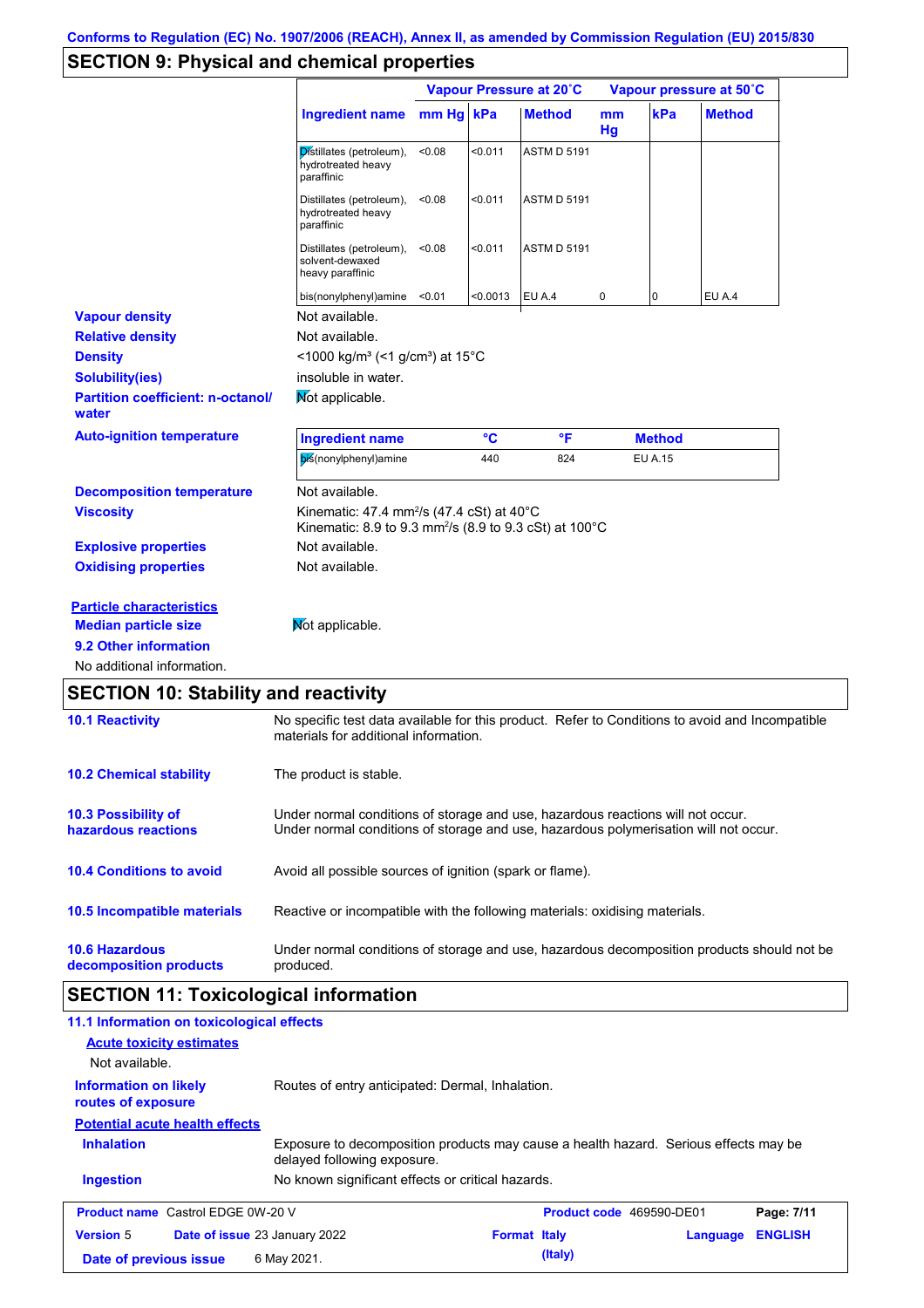# **SECTION 11: Toxicological information**

| <b>Skin contact</b>                     | Defatting to the skin. May cause skin dryness and irritation.                                                                                                                                                                                                                                                                                                                                            |
|-----------------------------------------|----------------------------------------------------------------------------------------------------------------------------------------------------------------------------------------------------------------------------------------------------------------------------------------------------------------------------------------------------------------------------------------------------------|
| <b>Eye contact</b>                      | No known significant effects or critical hazards.                                                                                                                                                                                                                                                                                                                                                        |
|                                         | <b>Symptoms related to the physical, chemical and toxicological characteristics</b>                                                                                                                                                                                                                                                                                                                      |
| <b>Inhalation</b>                       | No specific data.                                                                                                                                                                                                                                                                                                                                                                                        |
| <b>Ingestion</b>                        | No specific data.                                                                                                                                                                                                                                                                                                                                                                                        |
| <b>Skin contact</b>                     | Adverse symptoms may include the following:<br>irritation<br>dryness<br>cracking                                                                                                                                                                                                                                                                                                                         |
| <b>Eye contact</b>                      | No specific data.                                                                                                                                                                                                                                                                                                                                                                                        |
|                                         | Delayed and immediate effects as well as chronic effects from short and long-term exposure                                                                                                                                                                                                                                                                                                               |
| <b>Inhalation</b>                       | Overexposure to the inhalation of airborne droplets or aerosols may cause irritation of the<br>respiratory tract.                                                                                                                                                                                                                                                                                        |
| <b>Ingestion</b>                        | Ingestion of large quantities may cause nausea and diarrhoea.                                                                                                                                                                                                                                                                                                                                            |
| <b>Skin contact</b>                     | Prolonged or repeated contact can defat the skin and lead to irritation and/or dermatitis.                                                                                                                                                                                                                                                                                                               |
| <b>Eye contact</b>                      | Potential risk of transient stinging or redness if accidental eye contact occurs.                                                                                                                                                                                                                                                                                                                        |
| <b>Potential chronic health effects</b> |                                                                                                                                                                                                                                                                                                                                                                                                          |
| <b>General</b>                          | USED ENGINE OILS<br>Combustion products resulting from the operation of internal combustion engines contaminate<br>engine oils during use. Used engine oil may contain hazardous components which have the<br>potential to cause skin cancer. Frequent or prolonged contact with all types and makes of used<br>engine oil must therefore be avoided and a high standard of personal hygiene maintained. |
| <b>Carcinogenicity</b>                  | No known significant effects or critical hazards.                                                                                                                                                                                                                                                                                                                                                        |
| <b>Mutagenicity</b>                     | No known significant effects or critical hazards.                                                                                                                                                                                                                                                                                                                                                        |
| <b>Developmental effects</b>            | No known significant effects or critical hazards.                                                                                                                                                                                                                                                                                                                                                        |
|                                         |                                                                                                                                                                                                                                                                                                                                                                                                          |

### **SECTION 12: Ecological information**

```
12.1 Toxicity
```
**Environmental hazards** Not classified as dangerous

### **12.2 Persistence and degradability**

Expected to be biodegradable.

### **12.3 Bioaccumulative potential**

This product is not expected to bioaccumulate through food chains in the environment.

| 12.4 Mobility in soil                                         |                                                                      |
|---------------------------------------------------------------|----------------------------------------------------------------------|
| <b>Soil/water partition</b><br>coefficient (K <sub>oc</sub> ) | Not available.                                                       |
| <b>Mobility</b>                                               | Spillages may penetrate the soil causing ground water contamination. |

#### **12.5 Results of PBT and vPvB assessment**

Product does not meet the criteria for PBT or vPvB according to Regulation (EC) No. 1907/2006, Annex XIII.

#### **12.6 Other adverse effects**

**Other ecological information**

Spills may form a film on water surfaces causing physical damage to organisms. Oxygen transfer could also be impaired.

### **SECTION 13: Disposal considerations**

## **13.1 Waste treatment methods**

**Methods of disposal**

**Product**

**Hazardous waste** Yes. Where possible, arrange for product to be recycled. Dispose of via an authorised person/ licensed waste disposal contractor in accordance with local regulations.

## **European waste catalogue (EWC)**

|                  | <b>Waste code</b>                        |                                                                 |                     | <b>Waste designation</b> |                          |                |
|------------------|------------------------------------------|-----------------------------------------------------------------|---------------------|--------------------------|--------------------------|----------------|
| 13 02 05*        |                                          | mineral-based non-chlorinated engine, gear and lubricating oils |                     |                          |                          |                |
|                  | <b>Product name</b> Castrol EDGE 0W-20 V |                                                                 |                     |                          | Product code 469590-DE01 | Page: 8/11     |
| <b>Version 5</b> |                                          | Date of issue 23 January 2022                                   | <b>Format Italy</b> |                          | Language                 | <b>ENGLISH</b> |
|                  | Date of previous issue                   | 6 May 2021.                                                     |                     | (Italy)                  |                          |                |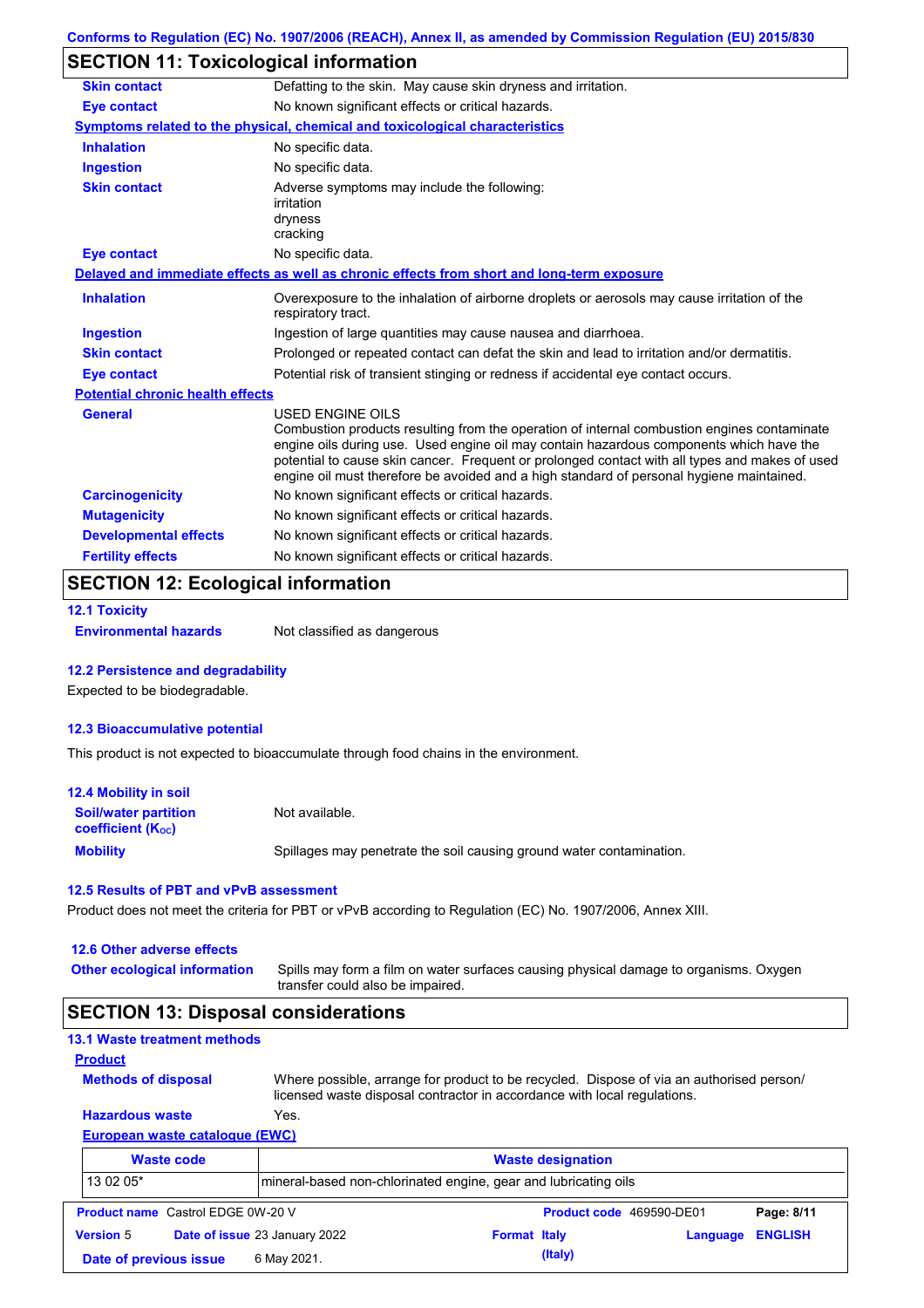## **SECTION 13: Disposal considerations**

However, deviation from the intended use and/or the presence of any potential contaminants may require an alternative waste disposal code to be assigned by the end user.

### **Packaging**

| <b>Methods of disposal</b>               | Where possible, arrange for product to be recycled. Dispose of via an authorised person/<br>licensed waste disposal contractor in accordance with local regulations.                                                                    |
|------------------------------------------|-----------------------------------------------------------------------------------------------------------------------------------------------------------------------------------------------------------------------------------------|
| <b>Special precautions</b>               | This material and its container must be disposed of in a safe way. Empty containers or liners<br>may retain some product residues. Avoid dispersal of spilt material and runoff and contact with<br>soil, waterways, drains and sewers. |
| <b>References</b>                        | Commission 2014/955/EU<br>Directive 2008/98/EC                                                                                                                                                                                          |
| <b>SECTION 14: Transport information</b> |                                                                                                                                                                                                                                         |

#### - - - - - - - - - Not regulated. Not regulated. Not regulated. - - - **ADR/RID IMDG IATA 14.1 UN number 14.2 UN proper shipping name 14.3 Transport hazard class(es) 14.4 Packing group ADN Additional information 14.5 Environmental hazards** No. 1980 | No. 1980 | No. 1980 | No. 1980 | No. 1980 | No. 1980 | No. 1980 | No. 1980 | No. 1980 | No. 1980 | Not regulated. - No. - -

**14.6 Special precautions for user** Not available.

#### **14.7 Transport in bulk according to IMO instruments**

# **SECTION 15: Regulatory information**

Not available.

|                                                         | 15.1 Safety, health and environmental regulations/legislation specific for the substance or mixture                            |
|---------------------------------------------------------|--------------------------------------------------------------------------------------------------------------------------------|
| EU Regulation (EC) No. 1907/2006 (REACH)                |                                                                                                                                |
| Annex XIV - List of substances subject to authorisation |                                                                                                                                |
| <b>Annex XIV</b>                                        |                                                                                                                                |
| None of the components are listed.                      |                                                                                                                                |
| <b>Substances of very high concern</b>                  |                                                                                                                                |
| None of the components are listed.                      |                                                                                                                                |
| EU Regulation (EC) No. 1907/2006 (REACH)                |                                                                                                                                |
| <b>Annex XVII - Restrictions</b><br>on the manufacture. | Not applicable.                                                                                                                |
| placing on the market                                   |                                                                                                                                |
| and use of certain<br>dangerous substances,             |                                                                                                                                |
| mixtures and articles                                   |                                                                                                                                |
| <b>Other regulations</b>                                |                                                                                                                                |
| <b>REACH Status</b>                                     | The company, as identified in Section 1, sells this product in the EU in compliance with the<br>current requirements of REACH. |

| <b>Product name</b> Castrol EDGE 0W-20 V    |                                        | <b>Product code</b> 469590-DE01 | Page: $9/11$ |
|---------------------------------------------|----------------------------------------|---------------------------------|--------------|
| <b>China inventory (IECSC)</b>              | At least one component is not listed.  |                                 |              |
| <b>Canada inventory</b>                     | All components are listed or exempted. |                                 |              |
| <b>Australia inventory (AIIC)</b>           | At least one component is not listed.  |                                 |              |
| <b>United States inventory</b><br>(TSCA 8b) | All components are active or exempted. |                                 |              |
|                                             | Carlotte regalierite di REACHI.        |                                 |              |

| <b>Product name</b> Castrol EDGE 0W-20 V                 |  |                     |  | <b>Product code</b> 469590-DE01 | Page: 9/11 |  |
|----------------------------------------------------------|--|---------------------|--|---------------------------------|------------|--|
| <b>Date of issue 23 January 2022</b><br><b>Version 5</b> |  | <b>Format Italy</b> |  | Language ENGLISH                |            |  |
| Date of previous issue                                   |  | 6 May 2021.         |  | (Italy)                         |            |  |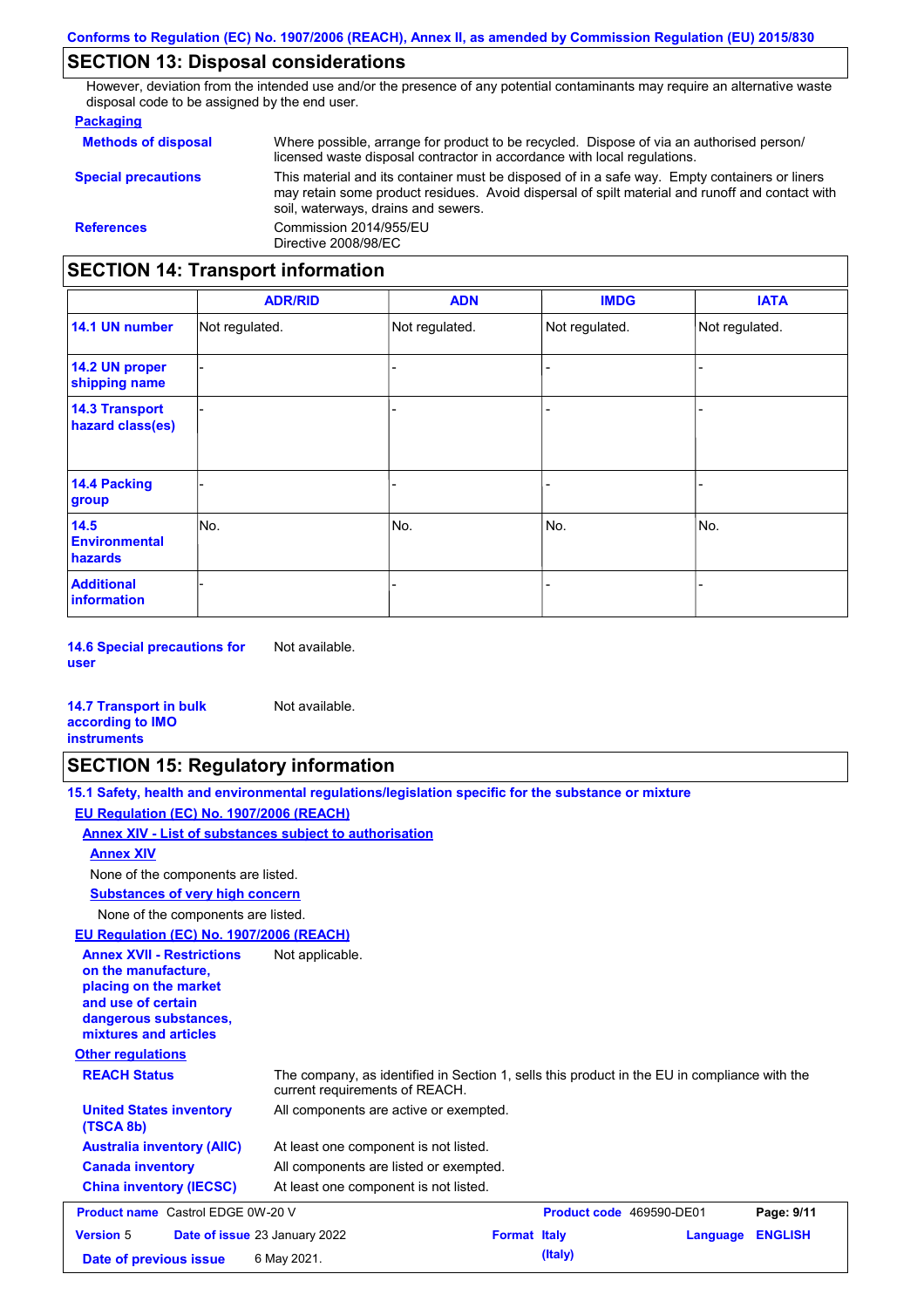# **SECTION 15: Regulatory information**

| <b>Japan inventory (CSCL)</b>                                   | At least one component is not listed.  |
|-----------------------------------------------------------------|----------------------------------------|
| <b>Korea inventory (KECI)</b>                                   | All components are listed or exempted. |
| <b>Philippines inventory</b><br>(PICCS)                         | At least one component is not listed.  |
| <b>Taiwan Chemical</b><br><b>Substances Inventory</b><br>(TCSI) | All components are listed or exempted. |
| Ozone depleting substances (1005/2009/EU)                       |                                        |
| Not listed.                                                     |                                        |
| Prior Informed Consent (PIC) (649/2012/EU)<br>Not listed.       |                                        |
| <b>Persistent Organic Pollutants</b><br>Not listed.             |                                        |
| <b>EU - Water framework directive - Priority substances</b>     |                                        |
| None of the components are listed.                              |                                        |
| <b>Seveso Directive</b>                                         |                                        |
|                                                                 |                                        |

This product is not controlled under the Seveso Directive.

| <b>15.2 Chemical safety</b> | A Chemical Safety Assessment has been carried out for one or more of the substances within  |
|-----------------------------|---------------------------------------------------------------------------------------------|
| assessment                  | this mixture. A Chemical Safety Assessment has not been carried out for the mixture itself. |

| <b>SECTION 16: Other information</b> |                                                                                                                 |
|--------------------------------------|-----------------------------------------------------------------------------------------------------------------|
| <b>Abbreviations and acronyms</b>    | ADN = European Provisions concerning the International Carriage of Dangerous Goods by<br><b>Inland Waterway</b> |
|                                      | ADR = The European Agreement concerning the International Carriage of Dangerous Goods by<br>Road                |
|                                      | ATE = Acute Toxicity Estimate                                                                                   |
|                                      | <b>BCF</b> = Bioconcentration Factor                                                                            |
|                                      | CAS = Chemical Abstracts Service                                                                                |
|                                      | CLP = Classification, Labelling and Packaging Regulation [Regulation (EC) No. 1272/2008]                        |
|                                      | CSA = Chemical Safety Assessment                                                                                |
|                                      | <b>CSR = Chemical Safety Report</b>                                                                             |
|                                      | DMEL = Derived Minimal Effect Level                                                                             |
|                                      | DNEL = Derived No Effect Level                                                                                  |
|                                      | EINECS = European Inventory of Existing Commercial chemical Substances                                          |
|                                      | ES = Exposure Scenario                                                                                          |
|                                      | EUH statement = CLP-specific Hazard statement                                                                   |
|                                      | EWC = European Waste Catalogue                                                                                  |
|                                      | GHS = Globally Harmonized System of Classification and Labelling of Chemicals                                   |
|                                      | IATA = International Air Transport Association                                                                  |
|                                      | IBC = Intermediate Bulk Container                                                                               |
|                                      | <b>IMDG</b> = International Maritime Dangerous Goods                                                            |
|                                      | LogPow = logarithm of the octanol/water partition coefficient                                                   |
|                                      | MARPOL = International Convention for the Prevention of Pollution From Ships, 1973 as                           |
|                                      | modified by the Protocol of 1978. ("Marpol" = marine pollution)                                                 |
|                                      | OECD = Organisation for Economic Co-operation and Development<br>PBT = Persistent, Bioaccumulative and Toxic    |
|                                      | PNEC = Predicted No Effect Concentration                                                                        |
|                                      | REACH = Registration, Evaluation, Authorisation and Restriction of Chemicals Regulation                         |
|                                      | [Regulation (EC) No. 1907/2006]                                                                                 |
|                                      | RID = The Regulations concerning the International Carriage of Dangerous Goods by Rail                          |
|                                      | <b>RRN = REACH Registration Number</b>                                                                          |
|                                      | SADT = Self-Accelerating Decomposition Temperature                                                              |
|                                      | SVHC = Substances of Very High Concern                                                                          |
|                                      | STOT-RE = Specific Target Organ Toxicity - Repeated Exposure                                                    |
|                                      | STOT-SE = Specific Target Organ Toxicity - Single Exposure                                                      |
|                                      | $TWA = Time weighted average$                                                                                   |
|                                      | $UN = United Nations$                                                                                           |
|                                      | UVCB = Complex hydrocarbon substance                                                                            |
|                                      | VOC = Volatile Organic Compound                                                                                 |
|                                      | vPvB = Very Persistent and Very Bioaccumulative                                                                 |
|                                      | Varies = may contain one or more of the following 64741-88-4 / RRN 01-2119488706-23,                            |
|                                      | 64741-89-5 / RRN 01-2119487067-30, 64741-95-3 / RRN 01-2119487081-40, 64741-96-4/ RRN                           |

| <b>Product name</b> Castrol EDGE 0W-20 V |  |                                      | <b>Product code</b> 469590-DE01 |         | Page: 10/11      |  |
|------------------------------------------|--|--------------------------------------|---------------------------------|---------|------------------|--|
| <b>Version 5</b>                         |  | <b>Date of issue 23 January 2022</b> | <b>Format Italy</b>             |         | Language ENGLISH |  |
| Date of previous issue                   |  | 6 May 2021.                          |                                 | (Italy) |                  |  |